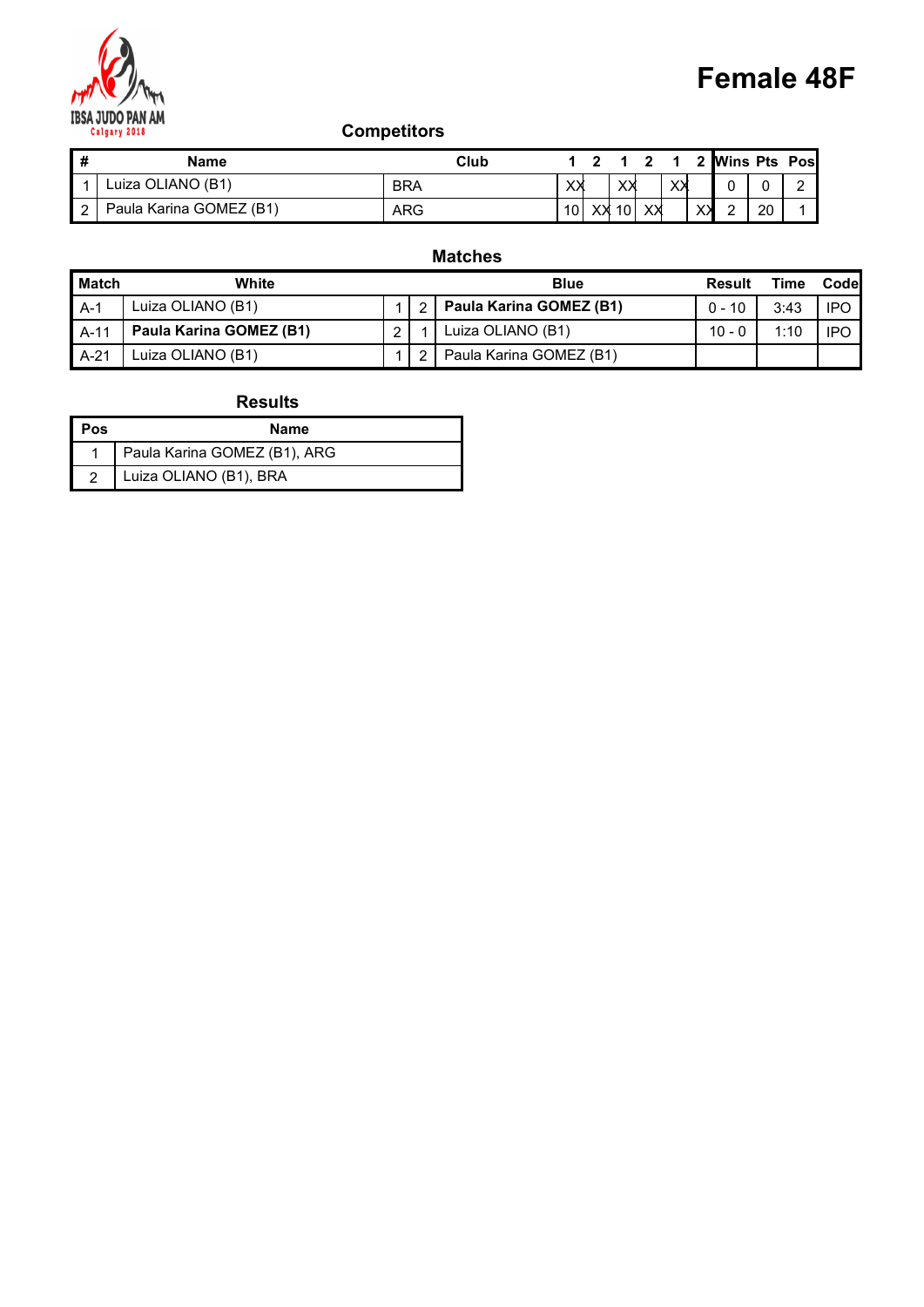

| <b>Female 52F</b><br><b>IBSA JUDO PAN AM</b><br><b>Competitors</b><br>Calgary 2018<br>$\pmb{\#}$<br>4 Wins Pts Pos<br>$1 \quad 2 \quad 3$<br>Club<br><b>Name</b><br>Marissa ARNDT (B1)<br><b>USA</b><br>XX<br>$\mathbf{0}$<br>$\overline{0}$<br>4<br>Priscilla GAGNE (B1)<br>10 XX 10 10<br>$\overline{2}$<br>$\mathbf{3}$<br>30<br>CAN |              |                            |     |   |     |  |   |              |
|-----------------------------------------------------------------------------------------------------------------------------------------------------------------------------------------------------------------------------------------------------------------------------------------------------------------------------------------|--------------|----------------------------|-----|---|-----|--|---|--------------|
|                                                                                                                                                                                                                                                                                                                                         |              |                            |     |   |     |  |   |              |
|                                                                                                                                                                                                                                                                                                                                         |              |                            |     |   |     |  |   |              |
|                                                                                                                                                                                                                                                                                                                                         |              |                            |     |   |     |  |   |              |
|                                                                                                                                                                                                                                                                                                                                         |              |                            |     |   |     |  |   |              |
|                                                                                                                                                                                                                                                                                                                                         |              |                            |     |   |     |  |   |              |
|                                                                                                                                                                                                                                                                                                                                         |              |                            |     |   |     |  |   |              |
| Karla CARDOSO (B3)<br>10<br>$\times$<br><b>BRA</b><br>10<br>$\overline{2}$<br>20<br>$\overline{2}$<br>$\overline{4}$                                                                                                                                                                                                                    | $\mathbf{3}$ | Rocio Silvana LEDESMA (B1) | ARG | 5 | X X |  | 5 | $\mathbf{3}$ |

#### Matches

|                  |                                                  |                |                |                               |              |                               |    |                                |                     |                                |             | <b>Female 52F</b> |
|------------------|--------------------------------------------------|----------------|----------------|-------------------------------|--------------|-------------------------------|----|--------------------------------|---------------------|--------------------------------|-------------|-------------------|
|                  | <b>Competitors</b><br>Calgary 2018               |                |                |                               |              |                               |    |                                |                     |                                |             |                   |
| #                | <b>Name</b>                                      |                |                | Club                          | $1 \quad 2$  | $\mathbf{3}$                  | 4  |                                | <b>Wins Pts Pos</b> |                                |             |                   |
| -1               | Marissa ARNDT (B1)                               | <b>USA</b>     |                |                               | XX           |                               |    | 0                              | 0                   | 4                              |             |                   |
| $\overline{c}$   | Priscilla GAGNE (B1)                             | CAN            |                |                               | $10$ XX $10$ |                               | 10 | 3                              | 30                  | 1                              |             |                   |
| 3<br>4           | Rocio Silvana LEDESMA (B1)<br>Karla CARDOSO (B3) | <b>BRA</b>     | <b>ARG</b>     | 5<br>10                       |              | $X\lambda$<br>10 <sup>1</sup> | XХ | $\mathbf{1}$<br>$\overline{2}$ | 5<br>20             | $\mathbf{3}$<br>$\overline{2}$ |             |                   |
| <b>Match</b>     | White                                            |                |                | <b>Matches</b><br><b>Blue</b> |              |                               |    |                                |                     | Result                         | <b>Time</b> | Code              |
| $A-2$            | Marissa ARNDT (B1)                               | $\mathbf{1}$   | $\overline{c}$ | <b>Priscilla GAGNE (B1)</b>   |              |                               |    |                                |                     | $0 - 10$                       | 1:59        | <b>IPO</b>        |
| $A-3$            | Rocio Silvana LEDESMA (B1)                       | $\mathbf{3}$   | 4              | Karla CARDOSO (B3)            |              |                               |    |                                |                     | $0 - 10$                       | 2:06        | <b>IPO</b>        |
| $A-12$           | Marissa ARNDT (B1)                               | 1              | 3              | Rocio Silvana LEDESMA (B1)    |              |                               |    |                                |                     | $0 - 5$                        | 4:00        | <b>WAZ</b>        |
| $A-13$           | <b>Priscilla GAGNE (B1)</b>                      | $\overline{2}$ | 4              | Karla CARDOSO (B3)            |              |                               |    |                                |                     | $10 - 0$                       | 0:04        | <b>IPO</b>        |
| $A-22$           | Marissa ARNDT (B1)                               | $\mathbf{1}$   | 4              | Karla CARDOSO (B3)            |              |                               |    |                                |                     | $0 - 10$                       | 1:57        | <b>IPO</b>        |
| $A-23$           | <b>Priscilla GAGNE (B1)</b>                      | $\overline{2}$ | 3              | Rocio Silvana LEDESMA (B1)    |              |                               |    |                                |                     | $10 - 0$                       | 0:41        | <b>IPO</b>        |
|                  | <b>Results</b>                                   |                |                |                               |              |                               |    |                                |                     |                                |             |                   |
| Pos              | <b>Name</b>                                      |                |                |                               |              |                               |    |                                |                     |                                |             |                   |
| $\overline{1}$   | Priscilla GAGNE (B1), CAN                        |                |                |                               |              |                               |    |                                |                     |                                |             |                   |
| 2                | Karla CARDOSO (B3), BRA                          |                |                |                               |              |                               |    |                                |                     |                                |             |                   |
| $\sqrt{3}$       | Rocio Silvana LEDESMA (B1), ARG                  |                |                |                               |              |                               |    |                                |                     |                                |             |                   |
| $\blacktriangle$ | Marissa ARNDT (B1), USA                          |                |                |                               |              |                               |    |                                |                     |                                |             |                   |

| Pos | Name                            |
|-----|---------------------------------|
|     | Priscilla GAGNE (B1), CAN       |
|     | Karla CARDOSO (B3), BRA         |
| 3   | Rocio Silvana LEDESMA (B1), ARG |
|     | Marissa ARNDT (B1), USA         |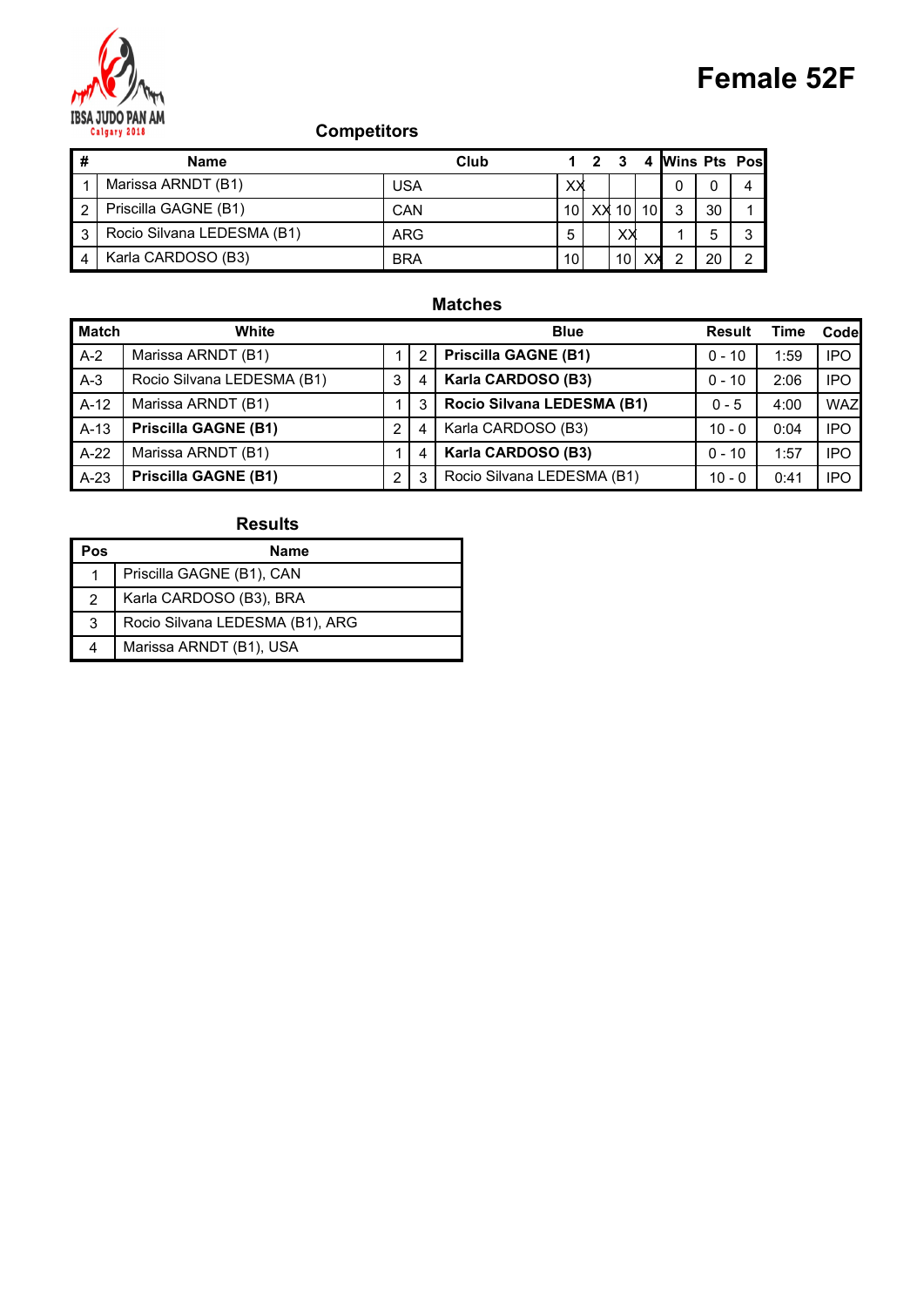

|                                               |                    |                                         |             |                         |             |                         |                | <b>Female 57F</b>    |      |
|-----------------------------------------------|--------------------|-----------------------------------------|-------------|-------------------------|-------------|-------------------------|----------------|----------------------|------|
| <b>IBSA JUDO PAN AM</b><br>Calgary 2018       | <b>Competitors</b> |                                         |             |                         |             |                         |                |                      |      |
| #<br><b>Name</b>                              | Club               | $\overline{\mathbf{2}}$<br>$\mathbf{1}$ | $\mathbf 1$ | $\overline{\mathbf{2}}$ | $\mathbf 1$ | $\overline{\mathbf{2}}$ |                | <b>Wins Pts Pos</b>  |      |
| Maria LINS (B2)<br>$\overline{1}$             | <b>BRA</b>         | ХX                                      |             | $XX$ 10 $XX$            |             | $5\phantom{.0}$         | $\overline{2}$ | 15                   |      |
| Laura Candela GONZALEZ (B3)<br>$\overline{2}$ | ARG                | 10<br>$\times$                          |             | xх                      |             | $X\lambda$              |                | 10<br>$\overline{2}$ |      |
|                                               |                    |                                         |             |                         |             |                         |                |                      |      |
| <b>Match</b><br>White                         | <b>Matches</b>     | <b>Blue</b>                             |             |                         |             |                         | Result         | <b>Time</b>          | Code |

## Matches

|                         | Calgary 2018                     | <b>Competitors</b> |                         |                                       | <b>Female 57F</b>    |                      |            |
|-------------------------|----------------------------------|--------------------|-------------------------|---------------------------------------|----------------------|----------------------|------------|
| $\overline{\mathbf{H}}$ |                                  |                    |                         | 1 2 1 2 1<br>Club                     | 2 Wins Pts Pos       |                      |            |
| $\mathbf{1}$            | <b>Name</b><br>Maria LINS (B2)   | <b>BRA</b>         |                         | XX<br>XX<br>XX<br>$\left  \right $ 10 | -5<br>$\overline{2}$ | 15<br>-1             |            |
| $\boxed{2}$             | Laura Candela GONZALEZ (B3)      | <b>ARG</b>         |                         | $10$ XX<br>$X\lambda$                 | $X\lambda$           | 10<br>$\overline{2}$ |            |
|                         |                                  |                    |                         | <b>Matches</b>                        |                      |                      |            |
| Match                   | White                            |                    |                         | <b>Blue</b>                           | <b>Result</b>        | <b>Time</b>          | Code       |
| $A-4$                   | Maria LINS (B2)                  | $\mathbf 1$        | $\overline{\mathbf{c}}$ | Laura Candela GONZALEZ (B3)           | $0 - 10$             | 0:44                 | <b>IPO</b> |
| $A-14$                  | Laura Candela GONZALEZ (B3)      | $\overline{2}$     |                         | Maria LINS (B2)                       | $0 - 10$             | 2:02                 | <b>IPO</b> |
| $A-24$                  | Maria LINS (B2)                  | $\mathbf{1}$       | $\overline{2}$          | Laura Candela GONZALEZ (B3)           | $5 - 0$              | 4:00                 | <b>WAZ</b> |
|                         | <b>Results</b>                   |                    |                         |                                       |                      |                      |            |
| Pos                     | <b>Name</b>                      |                    |                         |                                       |                      |                      |            |
| -1                      | Maria LINS (B2), BRA             |                    |                         |                                       |                      |                      |            |
| $\overline{2}$          | Laura Candela GONZALEZ (B3), ARG |                    |                         |                                       |                      |                      |            |

| l Pos | <b>Name</b>                      |
|-------|----------------------------------|
|       | Maria LINS (B2), BRA             |
|       | Laura Candela GONZALEZ (B3), ARG |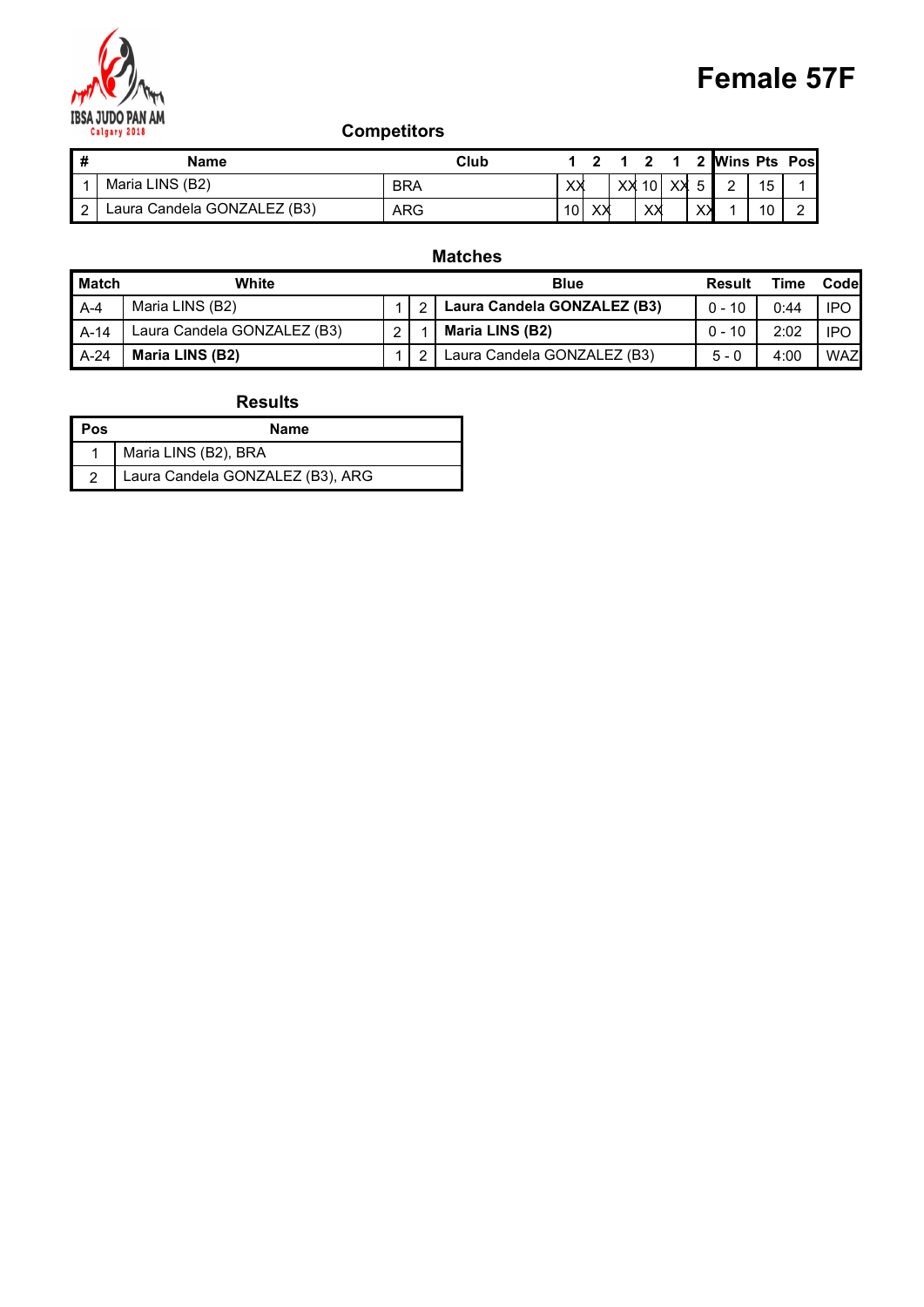

|                |                                                               |                |             |                         |                 |                |    |                     | <b>Female 63F</b> |      |
|----------------|---------------------------------------------------------------|----------------|-------------|-------------------------|-----------------|----------------|----|---------------------|-------------------|------|
|                | <b>IBSA JUDO PAN AM</b><br><b>Competitors</b><br>Calgary 2018 |                |             |                         |                 |                |    |                     |                   |      |
| $\pmb{\#}$     | <b>Name</b>                                                   | Club           | $\mathbf 1$ | $\overline{\mathbf{2}}$ | $\mathbf 3$     |                |    | <b>Wins Pts Pos</b> |                   |      |
|                | Cindy SIMON (B3)                                              | <b>USA</b>     | XX          |                         |                 | $\mathbf{0}$   | 0  | 3                   |                   |      |
| $\overline{2}$ | Lucia ARAUJO (B3)                                             | <b>BRA</b>     | 10          | XX                      | 10 <sub>l</sub> | $\overline{2}$ | 20 | 1                   |                   |      |
| $\mathbf{3}$   | Nadia Agostina BOGGIANO ALEGRE (B1) ARG                       |                | 10          |                         | $X\lambda$      |                | 10 | $\overline{2}$      |                   |      |
|                |                                                               | <b>Matches</b> |             |                         |                 |                |    |                     |                   |      |
|                | <b>Match</b><br>White                                         |                | <b>Blue</b> |                         |                 |                |    | <b>Result</b>       | <b>Time</b>       | Code |

#### Matches

|                         | <b>Competitors</b><br>Calgary 2018       |                |                         |                                                                  | <b>Female 63F</b> |             |            |
|-------------------------|------------------------------------------|----------------|-------------------------|------------------------------------------------------------------|-------------------|-------------|------------|
| $\overline{\mathbf{H}}$ | <b>Name</b>                              |                |                         | 3 Wins Pts Pos<br>Club<br>$\overline{\mathbf{2}}$<br>$\mathbf 1$ |                   |             |            |
| $\overline{1}$          | Cindy SIMON (B3)                         | <b>USA</b>     |                         | ×Х<br>$\mathbf 0$<br>$\pmb{0}$                                   | 3                 |             |            |
| $\overline{2}$          | Lucia ARAUJO (B3)                        | <b>BRA</b>     |                         | 10<br>20<br>XX 10<br>$\overline{2}$                              |                   |             |            |
| $\overline{3}$          | Nadia Agostina BOGGIANO ALEGRE (B1)      | ARG            |                         | 10<br>X<br>10                                                    | $\overline{2}$    |             |            |
|                         |                                          |                |                         | <b>Matches</b>                                                   |                   |             |            |
|                         | <b>Match</b><br>White                    |                |                         | <b>Blue</b>                                                      | <b>Result</b>     | <b>Time</b> | Code       |
| $A-33$                  | Cindy SIMON (B3)                         | 1              | $\overline{\mathbf{c}}$ | Lucia ARAUJO (B3)                                                | $0 - 10$          | 0:26        | <b>WIP</b> |
| $A-40$                  | Cindy SIMON (B3)                         | $\mathbf{1}$   | 3                       | Nadia Agostina BOGGIANO ALEGRE (B1)10                            |                   | 0:39        | <b>IPO</b> |
| A-47                    | Lucia ARAUJO (B3)                        | $\overline{2}$ | 3                       | Nadia Agostina BOGGIANO ALEGRE (B10 - 0                          |                   | 0:14        | <b>IPO</b> |
|                         | <b>Results</b>                           |                |                         |                                                                  |                   |             |            |
| Pos                     | <b>Name</b>                              |                |                         |                                                                  |                   |             |            |
| -1                      | Lucia ARAUJO (B3), BRA                   |                |                         |                                                                  |                   |             |            |
| $\sqrt{2}$              | Nadia Agostina BOGGIANO ALEGRE (B1), ARG |                |                         |                                                                  |                   |             |            |
| $\mathbf{3}$            | Cindy SIMON (B3), USA                    |                |                         |                                                                  |                   |             |            |

| Pos | <b>Name</b>                              |
|-----|------------------------------------------|
|     | Lucia ARAUJO (B3), BRA                   |
|     | Nadia Agostina BOGGIANO ALEGRE (B1), ARG |
| ⌒   | Cindy SIMON (B3), USA                    |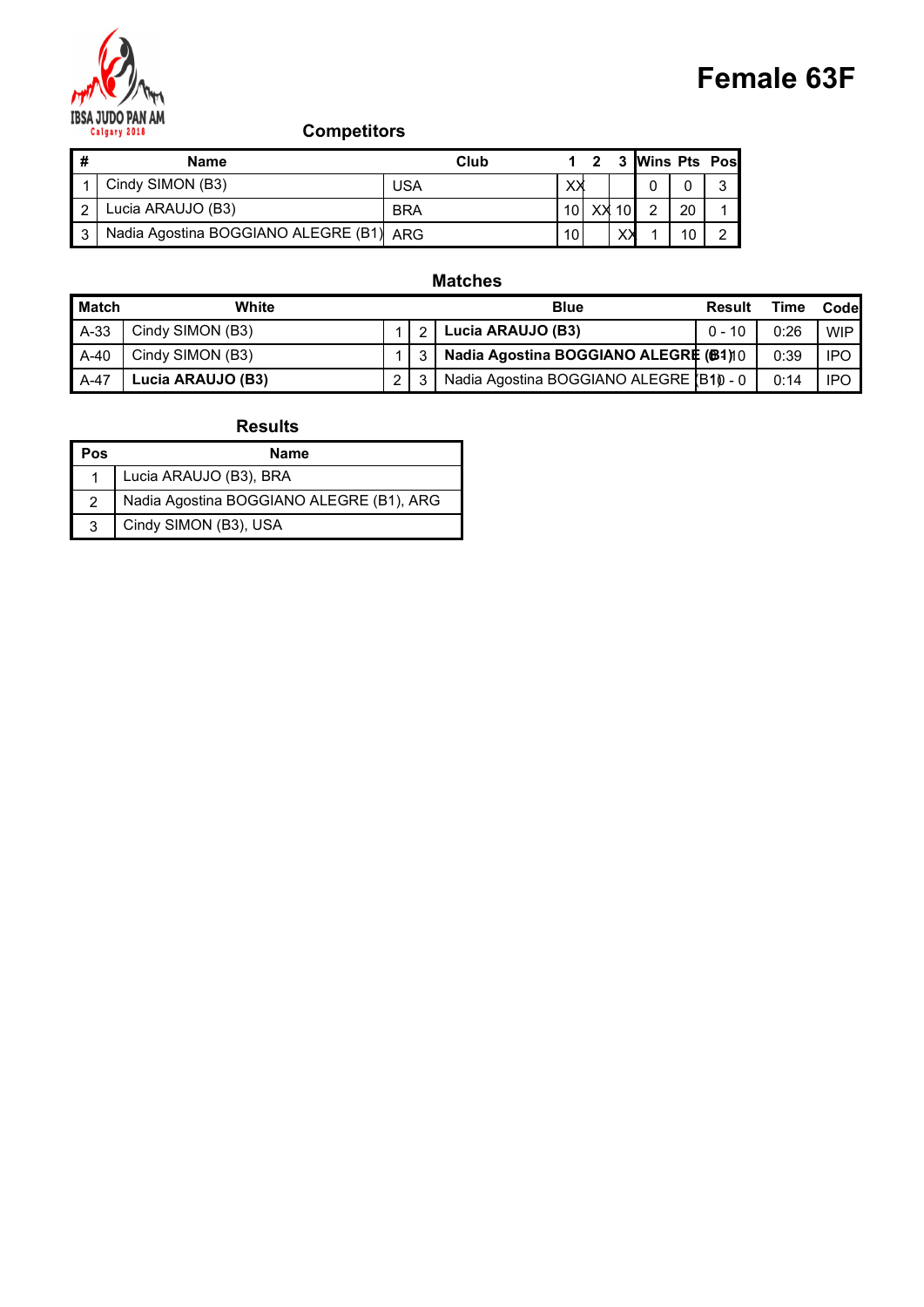

| M                                              |                    |             |                |                                        |   |                         |              | <b>Female 70F</b>   |      |
|------------------------------------------------|--------------------|-------------|----------------|----------------------------------------|---|-------------------------|--------------|---------------------|------|
| <b>IBSA JUDO PAN AM</b><br>Calgary 2018        | <b>Competitors</b> |             |                |                                        |   |                         |              |                     |      |
| #<br><b>Name</b>                               | Club               | $\mathbf 1$ | $\overline{2}$ | $\overline{\mathbf{2}}$<br>$\mathbf 1$ | 1 | $\overline{\mathbf{2}}$ |              | <b>Wins Pts Pos</b> |      |
| Lenia Fabiola RUVALCABA ALVAREZ (B3) MEX<br>-1 |                    |             | $XX$ 10        | XX 10 XX                               |   | $\overline{2}$          | 20           |                     |      |
| Christella GARCIA (B1)<br>$\overline{2}$       | <b>USA</b>         |             | XX             | XX                                     |   | $X\lambda$<br>0         | $\mathbf{0}$ | $\overline{2}$      |      |
|                                                | <b>Matches</b>     |             |                |                                        |   |                         |              |                     |      |
| <b>Match</b><br>White                          |                    | <b>Blue</b> |                |                                        |   | <b>Result</b>           |              | <b>Time</b>         | Code |

## Matches

|                         |                                                         |                |                                                     |                                             |                           | <b>Female 70F</b> |
|-------------------------|---------------------------------------------------------|----------------|-----------------------------------------------------|---------------------------------------------|---------------------------|-------------------|
|                         | <b>Competitors</b><br>Calgary 2018                      |                |                                                     |                                             |                           |                   |
| $\overline{\mathbf{H}}$ | <b>Name</b><br>Lenia Fabiola RUVALCABA ALVAREZ (B3) MEX |                | Club<br>$1 \quad 2$<br>$1 \quad 2 \quad 1$          |                                             | 2 Wins Pts Pos            |                   |
| -1<br>$\boxed{2}$       | Christella GARCIA (B1)                                  | <b>USA</b>     | XX 10<br>XX<br>10<br>XX<br>$X\lambda$<br>$X\lambda$ | $\overline{2}$<br>$X\lambda$<br>$\mathbf 0$ | 20<br>$\overline{2}$<br>0 |                   |
|                         |                                                         |                |                                                     |                                             |                           |                   |
|                         |                                                         |                | <b>Matches</b>                                      |                                             |                           |                   |
| Match                   | White                                                   |                | <b>Blue</b>                                         | <b>Result</b>                               | <b>Time</b>               | Code              |
| $A-34$                  | Lenia Fabiola RUVALCABA ALVAREZ (\$3)                   |                | Christella GARCIA (B1)                              | $10 - 0$                                    | 0:02                      | <b>IPO</b>        |
| $A-41$                  | Christella GARCIA (B1)                                  | $\overline{2}$ | Lenia Fabiola RUVALCABA ALVAREZ (B3)0               |                                             | 1:37                      | <b>WIP</b>        |
| A-50                    | Lenia Fabiola RUVALCABA ALVAREZ (B3) 2                  |                | Christella GARCIA (B1)                              |                                             |                           |                   |
|                         |                                                         |                |                                                     |                                             |                           |                   |
|                         | <b>Results</b>                                          |                |                                                     |                                             |                           |                   |
| Pos                     | <b>Name</b>                                             |                |                                                     |                                             |                           |                   |
| -1                      | Lenia Fabiola RUVALCABA ALVAREZ (B3), MEX               |                |                                                     |                                             |                           |                   |
| $\overline{2}$          | Christella GARCIA (B1), USA                             |                |                                                     |                                             |                           |                   |

| Pos | Name                                      |
|-----|-------------------------------------------|
|     | Lenia Fabiola RUVALCABA ALVAREZ (B3), MEX |
|     | Christella GARCIA (B1), USA               |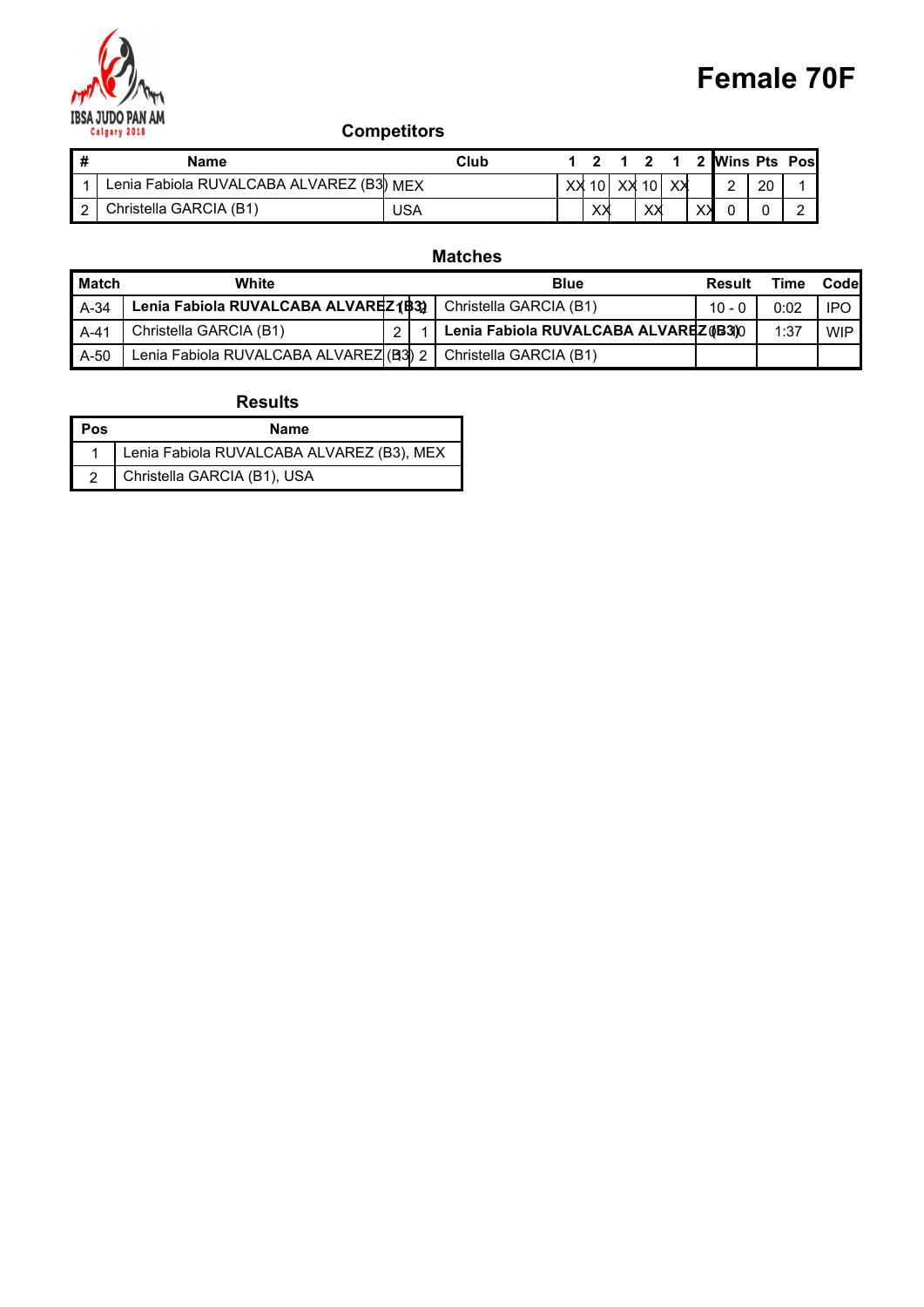

## Female 70F+

|              |                                         |                    |             |                         |                 |            |                 |                | Female 70F+ |      |
|--------------|-----------------------------------------|--------------------|-------------|-------------------------|-----------------|------------|-----------------|----------------|-------------|------|
|              | <b>IBSA JUDO PAN AM</b><br>Calgary 2018 | <b>Competitors</b> |             |                         |                 |            |                 |                |             |      |
| $\pmb{\#}$   | <b>Name</b>                             | Club               | $\mathbf 1$ | $\overline{\mathbf{2}}$ | $\mathbf{3}$    |            | Wins Pts Pos    |                |             |      |
|              | Meg EMMERICH (B3)                       | <b>BRA</b>         | XХ          |                         | 10 <sup>1</sup> |            | 10 <sup>°</sup> | $\overline{2}$ |             |      |
| $\sqrt{2}$   | Rebeca SILVA (B3)                       | <b>BRA</b>         | $10$        | $XX$ 10                 |                 | $\sqrt{2}$ | 20              | 1              |             |      |
| $\mathbf{3}$ | Katie DAVIS (B2)                        | <b>USA</b>         |             |                         | XX              | 0          | $\mathbf 0$     | 3              |             |      |
|              |                                         | <b>Matches</b>     |             |                         |                 |            |                 |                |             |      |
| <b>Match</b> | White                                   |                    | <b>Blue</b> |                         |                 |            |                 | Result         | <b>Time</b> | Code |

#### Matches

|                | IBSA JUDO PAN AM<br><b>Competitors</b><br>Calgary 2018 |                |                |                                                                  | Female 70F+    |             |            |
|----------------|--------------------------------------------------------|----------------|----------------|------------------------------------------------------------------|----------------|-------------|------------|
| $\pmb{\#}$     | <b>Name</b>                                            |                |                | 3 Wins Pts Pos<br>Club<br>$\overline{\mathbf{2}}$<br>$\mathbf 1$ |                |             |            |
| $\overline{1}$ | Meg EMMERICH (B3)                                      | <b>BRA</b>     |                | XX<br>10<br>10                                                   | $\overline{c}$ |             |            |
| $\overline{c}$ | Rebeca SILVA (B3)                                      | <b>BRA</b>     |                | 10<br>$\overline{2}$<br>XX<br>10 <sup>1</sup><br>20              |                |             |            |
| $\mathbf{3}$   | Katie DAVIS (B2)                                       | <b>USA</b>     |                | $\times$<br>$\mathbf 0$<br>0                                     | 3              |             |            |
|                |                                                        |                |                | <b>Matches</b>                                                   |                |             |            |
|                | <b>Match</b><br>White                                  |                |                | <b>Blue</b>                                                      | <b>Result</b>  | <b>Time</b> | Code       |
| $A-35$         | Meg EMMERICH (B3)                                      | 1              | $\overline{c}$ | Rebeca SILVA (B3)                                                | $0 - 10$       | 0:26        | <b>WIP</b> |
| $A-44$         | Meg EMMERICH (B3)                                      | $\mathbf{1}$   | 3              | Katie DAVIS (B2)                                                 | $10 - 0$       | 0:53        | <b>IPO</b> |
| A-51           | Rebeca SILVA (B3)                                      | $\overline{2}$ | $\mathbf{3}$   | Katie DAVIS (B2)                                                 | $10 - 0$       | 0:16        | <b>IPO</b> |
|                | <b>Results</b>                                         |                |                |                                                                  |                |             |            |
| Pos            | <b>Name</b>                                            |                |                |                                                                  |                |             |            |
| $\overline{1}$ | Rebeca SILVA (B3), BRA                                 |                |                |                                                                  |                |             |            |
| $\overline{2}$ | Meg EMMERICH (B3), BRA                                 |                |                |                                                                  |                |             |            |
| $\mathbf{3}$   | Katie DAVIS (B2), USA                                  |                |                |                                                                  |                |             |            |

| Pos | Name                   |
|-----|------------------------|
|     | Rebeca SILVA (B3), BRA |
|     | Meg EMMERICH (B3), BRA |
|     | Katie DAVIS (B2), USA  |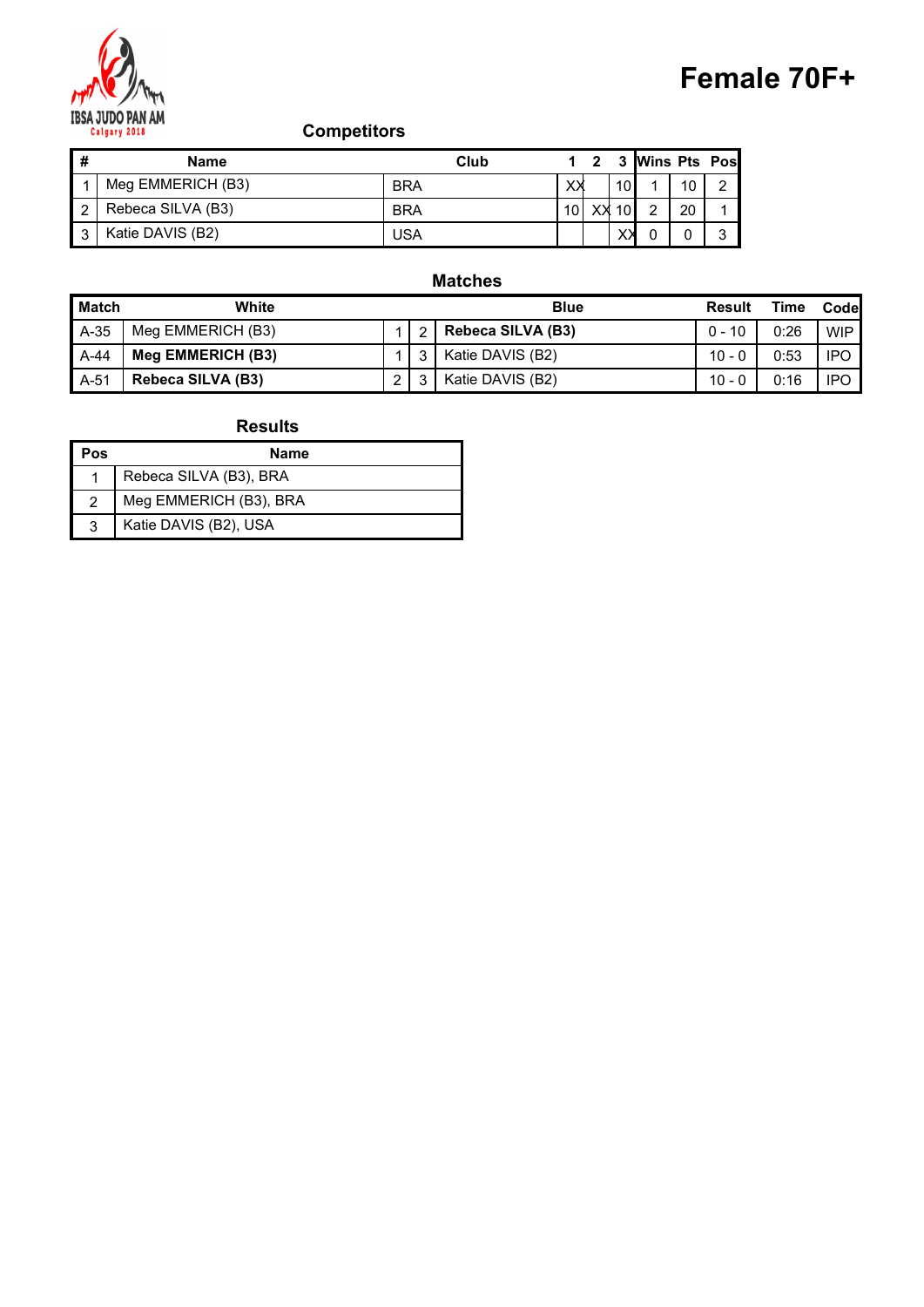

| M              |                                         |                    |              |                |                             |             | Male 100M                             |             |                |      |
|----------------|-----------------------------------------|--------------------|--------------|----------------|-----------------------------|-------------|---------------------------------------|-------------|----------------|------|
|                | <b>IBSA JUDO PAN AM</b><br>Calgary 2018 | <b>Competitors</b> |              |                |                             |             |                                       |             |                |      |
| #              | <b>Name</b>                             | Club               | $\mathbf{1}$ | $\overline{2}$ | $\mathbf 1$<br>$\mathbf{2}$ | $\mathbf 1$ | <b>Wins Pts Pos</b><br>$\overline{2}$ |             |                |      |
| -1             | Antonio SILVA (B1)                      | <b>BRA</b>         |              |                | XX 10 XX 10 XX              |             | $\overline{c}$                        | 20          |                |      |
| $\overline{2}$ | Benjamin GOODRICH (B3)                  | <b>USA</b>         |              | XX             | XХ                          |             | $\times$<br>$\mathbf 0$               | $\mathbf 0$ | $\overline{2}$ |      |
|                |                                         | <b>Matches</b>     |              |                |                             |             |                                       |             |                |      |
|                | <b>Match</b><br>White                   |                    | <b>Blue</b>  |                |                             |             | <b>Result</b>                         |             | <b>Time</b>    | Code |

## Matches

|                         | BSA JUDO PAN AM<br>Calgary 2018 | <b>Competitors</b> |                         |                                |                           |             |                | Male 100M  |
|-------------------------|---------------------------------|--------------------|-------------------------|--------------------------------|---------------------------|-------------|----------------|------------|
| $\overline{\mathbf{H}}$ | <b>Name</b>                     |                    |                         | $1 \quad 2$<br>$1 2 1$<br>Club | 2 Wins Pts Pos            |             |                |            |
| $\mathbf{1}$            | Antonio SILVA (B1)              | <b>BRA</b>         |                         | XX 10<br>XX<br>XX<br>10        | $\overline{2}$            | 20          | 1              |            |
| $\boxed{2}$             | Benjamin GOODRICH (B3)          | <b>USA</b>         |                         | XX<br>$X\lambda$               | $X\lambda$<br>$\mathbf 0$ | $\mathbf 0$ | $\overline{2}$ |            |
|                         |                                 |                    |                         | <b>Matches</b>                 |                           |             |                |            |
| <b>Match</b>            | White                           |                    |                         | <b>Blue</b>                    | <b>Result</b>             |             | <b>Time</b>    | Code       |
| A-39                    | Antonio SILVA (B1)              | 1                  | $\overline{\mathbf{c}}$ | Benjamin GOODRICH (B3)         | $10 - 0$                  |             | 3:03           | <b>HAN</b> |
| $A-46$                  | Benjamin GOODRICH (B3)          | $\overline{2}$     |                         | Antonio SILVA (B1)             | $0 - 10$                  |             | 3:41           | HAN        |
| $A-53$                  | Antonio SILVA (B1)              | $\mathbf{1}$       | $\overline{c}$          | Benjamin GOODRICH (B3)         |                           |             |                |            |
|                         | <b>Results</b>                  |                    |                         |                                |                           |             |                |            |
| Pos                     | <b>Name</b>                     |                    |                         |                                |                           |             |                |            |
| -1                      | Antonio SILVA (B1), BRA         |                    |                         |                                |                           |             |                |            |
| $\overline{2}$          | Benjamin GOODRICH (B3), USA     |                    |                         |                                |                           |             |                |            |

| l Pos | Name                        |
|-------|-----------------------------|
|       | Antonio SILVA (B1), BRA     |
|       | Benjamin GOODRICH (B3), USA |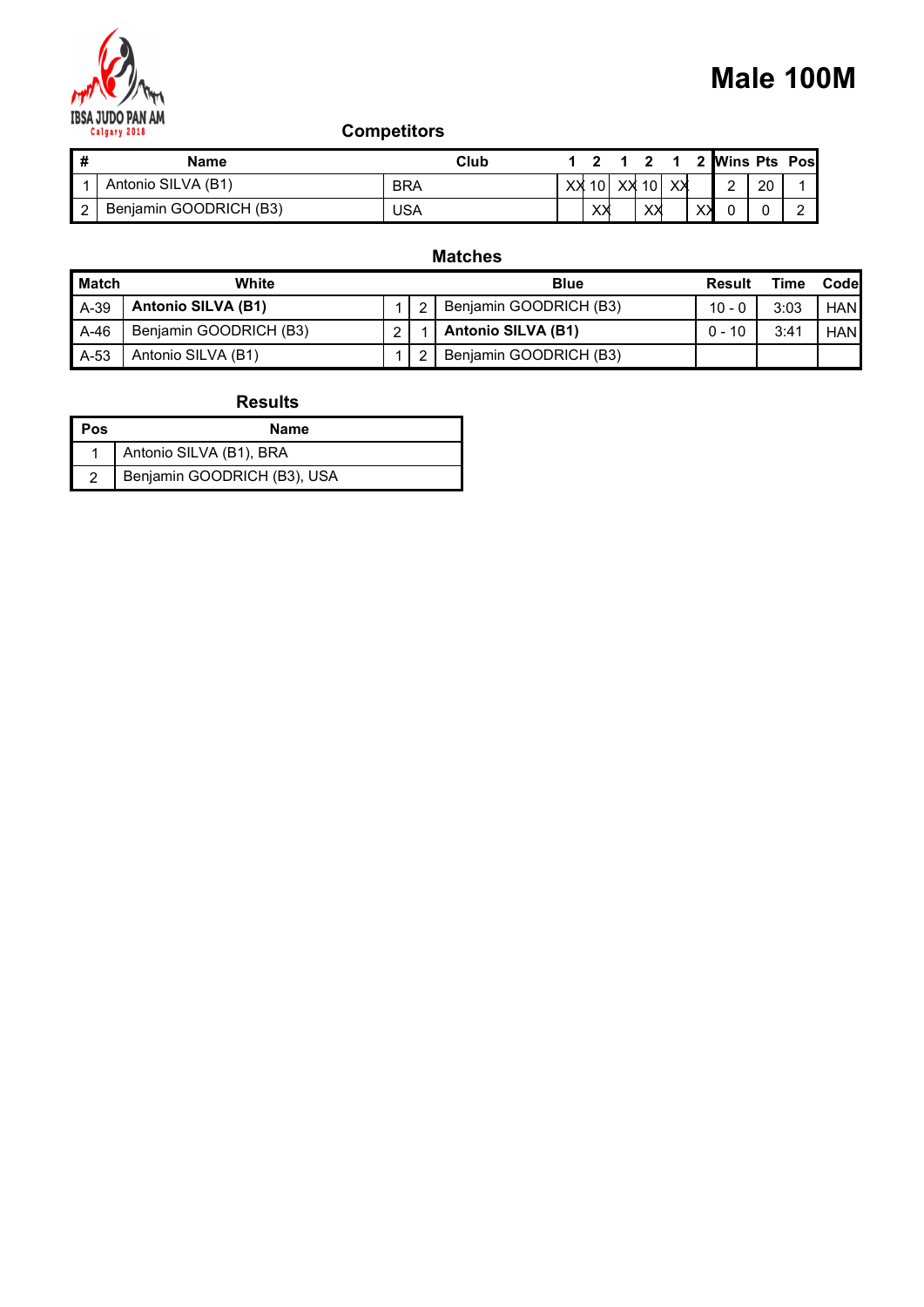

# Male 100M+

|                         |                                   |                |             |                            |                | <b>Male 100M+</b> |             |      |
|-------------------------|-----------------------------------|----------------|-------------|----------------------------|----------------|-------------------|-------------|------|
| <b>IBSA JUDO PAN AM</b> |                                   |                |             |                            |                |                   |             |      |
| Calgary 2018            | <b>Competitors</b><br><b>Name</b> | Club           |             | 1 Wins Pts Pos             |                |                   |             |      |
| #<br>$\overline{1}$     | Wilians ARAUJO (B1)               | <b>BRA</b>     | $\times$    | $\mathbf 0$<br>$\mathbf 0$ | $\overline{1}$ |                   |             |      |
|                         |                                   | <b>Matches</b> |             |                            |                |                   |             |      |
| Match                   | White                             |                | <b>Blue</b> |                            |                | <b>Result</b>     | <b>Time</b> | Code |
|                         | <b>Results</b>                    |                |             |                            |                |                   |             |      |
| Pos                     | <b>Name</b>                       |                |             |                            |                |                   |             |      |

#### Matches

|                                         |                     |                    |                |                     | <b>Male 100M+</b> |             |             |  |
|-----------------------------------------|---------------------|--------------------|----------------|---------------------|-------------------|-------------|-------------|--|
| M                                       |                     |                    |                |                     |                   |             |             |  |
| <b>IBSA JUDO PAN AM</b><br>Calgary 2018 |                     | <b>Competitors</b> |                |                     |                   |             |             |  |
| $\pmb{\#}$                              | <b>Name</b>         |                    | Club           | <b>Wins Pts Pos</b> |                   |             |             |  |
| $1 \mid$                                | Wilians ARAUJO (B1) |                    | <b>BRA</b>     | XХ<br>0<br>0        |                   |             |             |  |
|                                         |                     |                    | <b>Matches</b> |                     |                   |             |             |  |
| <b>Match</b>                            | White               |                    |                | <b>Blue</b>         | <b>Result</b>     | <b>Time</b> | <b>Code</b> |  |
|                                         |                     |                    |                |                     |                   |             |             |  |

| l Pos | Name                     |
|-------|--------------------------|
|       | Wilians ARAUJO (B1), BRA |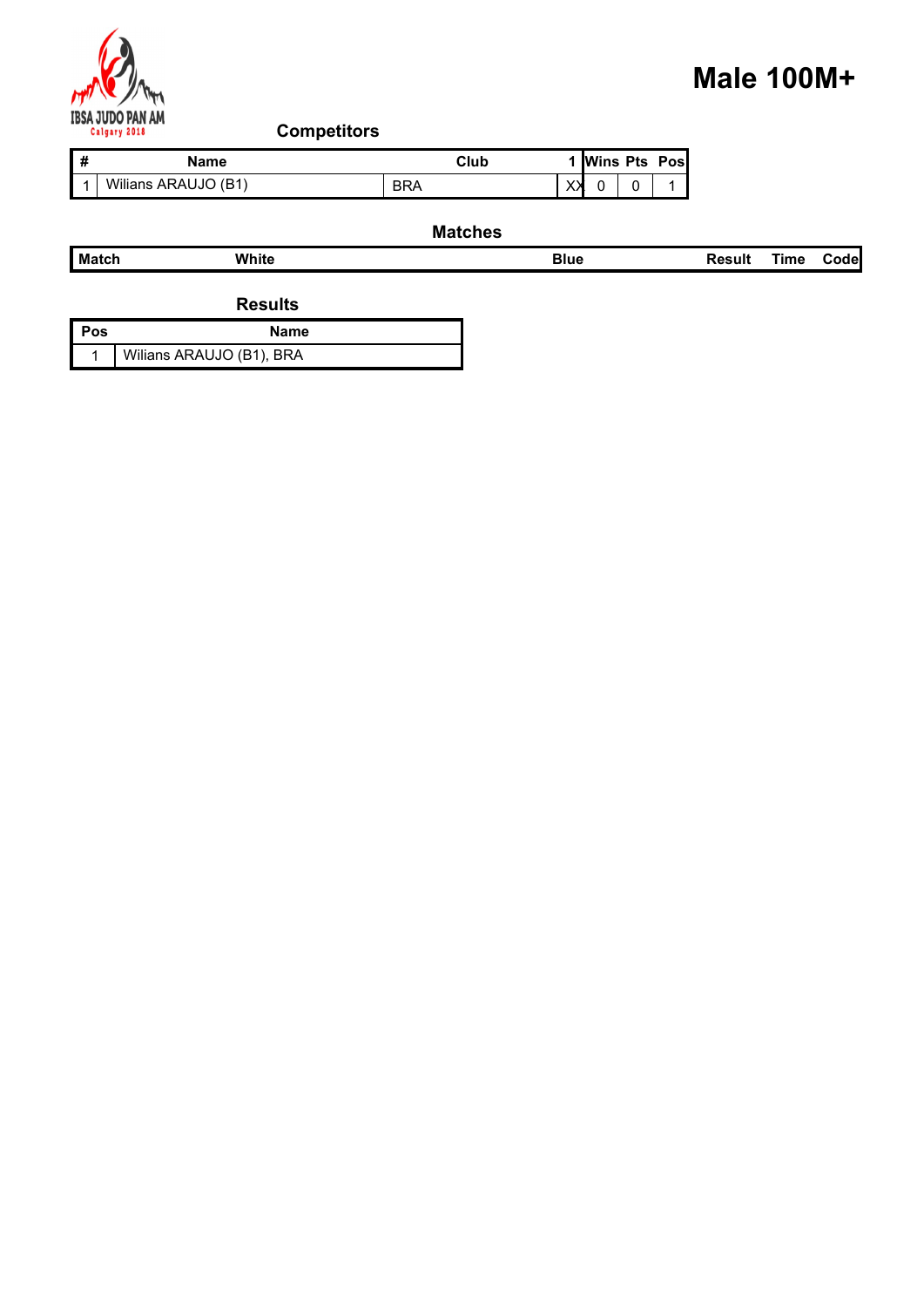

|                |                                         |                    |             |                         |              |            |                           |             |                | <b>Male 60M</b> |
|----------------|-----------------------------------------|--------------------|-------------|-------------------------|--------------|------------|---------------------------|-------------|----------------|-----------------|
|                | <b>IBSA JUDO PAN AM</b><br>Calgary 2018 | <b>Competitors</b> |             |                         |              |            |                           |             |                |                 |
| $\pmb{\#}$     | <b>Name</b>                             | Club               | $\mathbf 1$ | $\overline{\mathbf{2}}$ | $\mathbf{3}$ |            |                           |             | 4 Wins Pts Pos |                 |
| $\overline{1}$ | David Emanual GOMEZ (B1)                | ARG                | XX          |                         |              |            | 0                         | $\mathbf 0$ | 4              |                 |
| $\sqrt{2}$     | Justin KARN (B2)                        | CAN                | $10$        |                         | $XX$ 10      | 10         | $\ensuremath{\mathsf{3}}$ | 30          |                |                 |
| $\mathbf{3}$   | Thiego SILVA (B3)                       | <b>BRA</b>         | 10          |                         | xх           | 10         | $\sqrt{2}$                | 20          | $\overline{c}$ |                 |
| $\overline{4}$ | Bryam Gerardo ABURTO (B3)               | <b>MEX</b>         | 10          |                         |              | $X\lambda$ |                           | 10          | $\mathbf{3}$   |                 |
|                |                                         | <b>Matches</b>     |             |                         |              |            |                           |             |                |                 |

## Matches

|                | <b>Competitors</b><br>Calgary 2018 |                |                |                                  |             |             |              |             |                |                     |                |             | <b>Male 60M</b> |
|----------------|------------------------------------|----------------|----------------|----------------------------------|-------------|-------------|--------------|-------------|----------------|---------------------|----------------|-------------|-----------------|
| #              | <b>Name</b>                        |                |                | Club                             |             | $1 \quad 2$ | $\mathbf{3}$ | 4           |                | <b>Wins Pts Pos</b> |                |             |                 |
|                | David Emanual GOMEZ (B1)           |                | <b>ARG</b>     |                                  | XX          |             |              |             | 0              | 0                   | 4              |             |                 |
| $\overline{c}$ | Justin KARN (B2)                   | CAN            |                |                                  |             |             |              | 10 XX 10 10 | 3              | 30                  | 1              |             |                 |
| 3              | Thiego SILVA (B3)                  | <b>BRA</b>     |                |                                  | 10          |             |              | $XX$ 10     | $\overline{2}$ | 20                  | $\overline{2}$ |             |                 |
| 4              | Bryam Gerardo ABURTO (B3)          | <b>MEX</b>     |                |                                  | 10          |             |              | $X\lambda$  |                | 10                  | $\mathbf{3}$   |             |                 |
|                |                                    |                |                | <b>Matches</b>                   |             |             |              |             |                |                     |                |             |                 |
| <b>Match</b>   | White                              |                |                |                                  | <b>Blue</b> |             |              |             |                |                     | Result         | <b>Time</b> | Code            |
| $A-5$          | David Emanual GOMEZ (B1)           | 1              | $\overline{c}$ | <b>Justin KARN (B2)</b>          |             |             |              |             |                |                     | $0 - 10$       | 4:00        | <b>IPO</b>      |
| $A-6$          | Thiego SILVA (B3)                  | $\mathbf{3}$   | 4              | Bryam Gerardo ABURTO (B3)        |             |             |              |             |                |                     | $10 - 0$       | 1:02        | <b>IPO</b>      |
| $A-15$         | David Emanual GOMEZ (B1)           | 1              | 3              | Thiego SILVA (B3)                |             |             |              |             |                |                     | $0 - 10$       | 1:33        | <b>IPO</b>      |
| $A-16$         | <b>Justin KARN (B2)</b>            | $\overline{a}$ | 4              | Bryam Gerardo ABURTO (B3)        |             |             |              |             |                |                     | $10 - 0$       | 2:47        | <b>IPO</b>      |
| $A-25$         | David Emanual GOMEZ (B1)           | $\mathbf{1}$   | 4              | <b>Bryam Gerardo ABURTO (B3)</b> |             |             |              |             |                |                     | $0 - 10$       | 0:27        | <b>IPO</b>      |
| $A-26$         | <b>Justin KARN (B2)</b>            | $\overline{2}$ | 3              | Thiego SILVA (B3)                |             |             |              |             |                |                     | $10 - 0$       | 2:50        | <b>WIP</b>      |
|                | <b>Results</b>                     |                |                |                                  |             |             |              |             |                |                     |                |             |                 |
| Pos            | <b>Name</b>                        |                |                |                                  |             |             |              |             |                |                     |                |             |                 |
| $\overline{1}$ | Justin KARN (B2), CAN              |                |                |                                  |             |             |              |             |                |                     |                |             |                 |
| 2              | Thiego SILVA (B3), BRA             |                |                |                                  |             |             |              |             |                |                     |                |             |                 |
| $\sqrt{3}$     | Bryam Gerardo ABURTO (B3), MEX     |                |                |                                  |             |             |              |             |                |                     |                |             |                 |
|                | David Emanual GOMEZ (B1), ARG      |                |                |                                  |             |             |              |             |                |                     |                |             |                 |

| Pos | <b>Name</b>                    |
|-----|--------------------------------|
|     | Justin KARN (B2), CAN          |
|     | Thiego SILVA (B3), BRA         |
| 3   | Bryam Gerardo ABURTO (B3), MEX |
| 4   | David Emanual GOMEZ (B1), ARG  |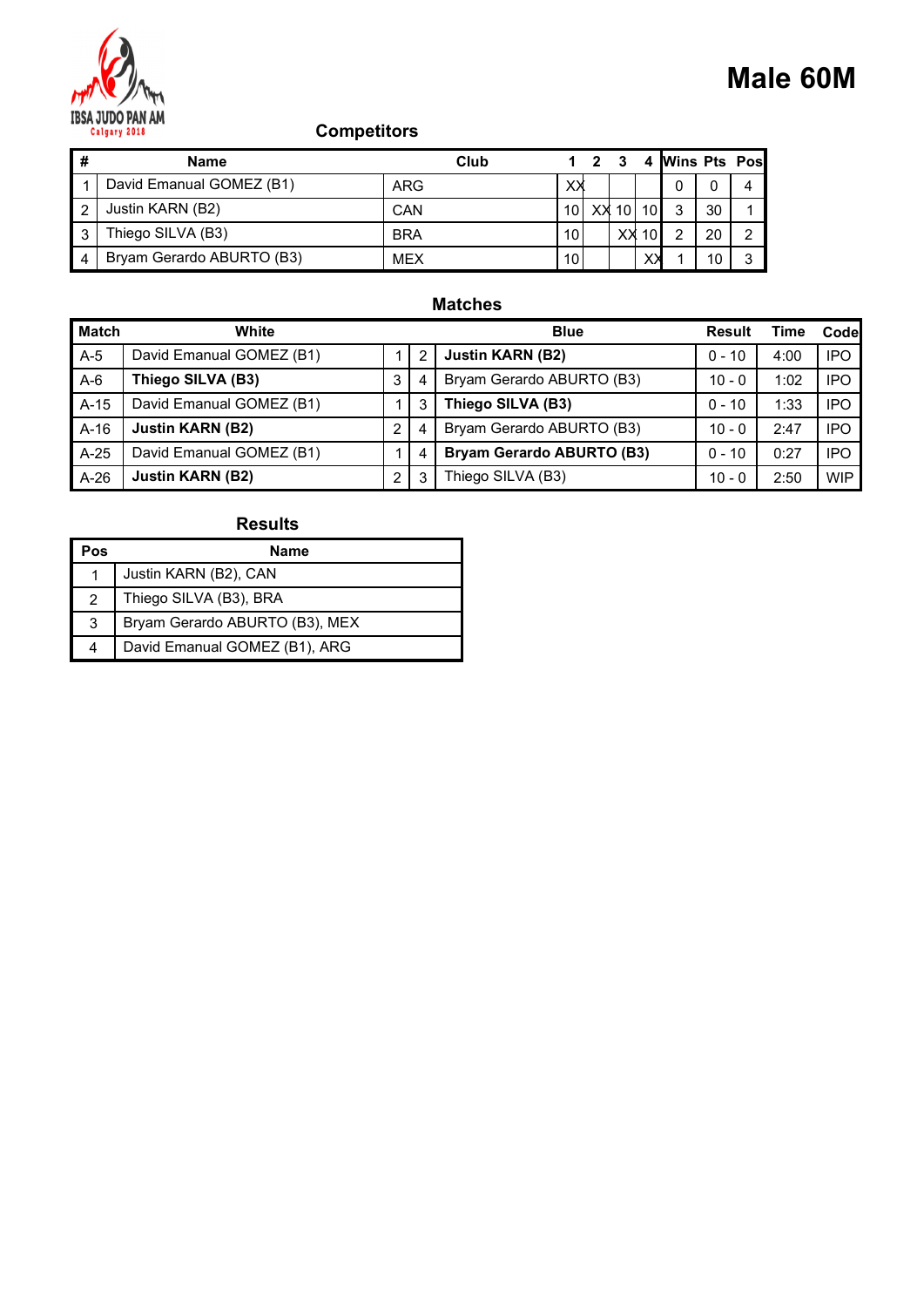

|                |                         |                    |             |              |                 |            |                |               |                | Male 66M            |  |
|----------------|-------------------------|--------------------|-------------|--------------|-----------------|------------|----------------|---------------|----------------|---------------------|--|
|                | <b>IBSA JUDO PAN AM</b> |                    |             |              |                 |            |                |               |                |                     |  |
|                | Calgary 2018            | <b>Competitors</b> |             |              |                 |            |                |               |                |                     |  |
|                |                         |                    |             |              |                 |            |                |               |                |                     |  |
| #              | <b>Name</b>             | Club               | $\mathbf 1$ | $\mathbf{2}$ | $\mathbf{3}$    |            | 4 Wins Pts Pos |               |                |                     |  |
| $\overline{1}$ | Trevor MULKEY (B1)      | <b>USA</b>         | ХX          |              |                 |            | $\mathbf 0$    | $\mathbf 0$   | 4              |                     |  |
| $\sqrt{2}$     | Robert KIM (B2)         | <b>USA</b>         | 10          | X≯           |                 |            | $\mathbf{1}$   | 10            | $\mathsf 3$    |                     |  |
| $\sqrt{3}$     | Eduardo GAUTO (B1)      | ARG                | 10          | 10           | X≯              |            | $\overline{2}$ | 20            | $\overline{c}$ |                     |  |
| $\overline{4}$ | Luis PEREZ (B1)         | <b>PUR</b>         |             | $10$ 10      | $5\phantom{.0}$ | $X\lambda$ | $\mathbf{3}$   | 25            | 1              |                     |  |
|                |                         | <b>Matches</b>     |             |              |                 |            |                |               |                |                     |  |
|                | <b>Match</b><br>White   |                    | <b>Blue</b> |              |                 |            |                | <b>Result</b> |                | <b>Time</b><br>Code |  |

## Matches

|                | Calgary 2018            | <b>Competitors</b> |                |                           |                 |          |                     |          |                |             | <b>Male 66M</b> |
|----------------|-------------------------|--------------------|----------------|---------------------------|-----------------|----------|---------------------|----------|----------------|-------------|-----------------|
| #              | <b>Name</b>             |                    |                | Club<br>$1 \quad 2$       | $\mathbf{3}$    | 4        | <b>Wins Pts Pos</b> |          |                |             |                 |
| -1             | Trevor MULKEY (B1)      | <b>USA</b>         |                | X≯                        |                 |          | 0                   | 0        | 4              |             |                 |
| $\overline{c}$ | Robert KIM (B2)         | <b>USA</b>         |                | $10$ XX                   |                 |          | $\mathbf 1$         | 10       | $\mathbf{3}$   |             |                 |
| 3              | Eduardo GAUTO (B1)      | <b>ARG</b>         |                | $10$ 10 $\times$          |                 |          | $\overline{2}$      | 20       | $\overline{2}$ |             |                 |
| $\overline{4}$ | Luis PEREZ (B1)         | <b>PUR</b>         |                | 10 10                     | $5\phantom{.0}$ | $\times$ | 3                   | 25       | $\mathbf 1$    |             |                 |
|                |                         |                    |                | <b>Matches</b>            |                 |          |                     |          |                |             |                 |
| <b>Match</b>   | White                   |                    |                | <b>Blue</b>               |                 |          |                     |          | Result         | <b>Time</b> | Code            |
| $A-7$          | Trevor MULKEY (B1)      | $\mathbf{1}$       | $\overline{c}$ | Robert KIM (B2)           |                 |          |                     | $0 - 10$ |                | 0:52        | <b>WIP</b>      |
| $A-8$          | Eduardo GAUTO (B1)      | $\mathbf{3}$       | 4              | Luis PEREZ (B1)           |                 |          |                     | $0 - 5$  |                | 4:00        | <b>WAZ</b>      |
| $A-17$         | Trevor MULKEY (B1)      | 1                  | 3              | <b>Eduardo GAUTO (B1)</b> |                 |          |                     | $0 - 10$ |                | 0:23        | <b>IPO</b>      |
| $A-18$         | Robert KIM (B2)         | $\overline{2}$     | 4              | Luis PEREZ (B1)           |                 |          |                     | $0 - 10$ |                | 1:00        | <b>IPO</b>      |
| $A-27$         | Trevor MULKEY (B1)      | $\mathbf{1}$       | 4              | Luis PEREZ (B1)           |                 |          |                     | $0 - 10$ |                | 0:19        | <b>IPO</b>      |
| A-28           | Robert KIM (B2)         | $\overline{a}$     | 3              | <b>Eduardo GAUTO (B1)</b> |                 |          |                     | $0 - 10$ |                | 0:35        | <b>IPO</b>      |
|                | <b>Results</b>          |                    |                |                           |                 |          |                     |          |                |             |                 |
| Pos            | <b>Name</b>             |                    |                |                           |                 |          |                     |          |                |             |                 |
| $\overline{1}$ | Luis PEREZ (B1), PUR    |                    |                |                           |                 |          |                     |          |                |             |                 |
| 2              | Eduardo GAUTO (B1), ARG |                    |                |                           |                 |          |                     |          |                |             |                 |
| $\sqrt{3}$     | Robert KIM (B2), USA    |                    |                |                           |                 |          |                     |          |                |             |                 |
|                | Trevor MULKEY (B1), USA |                    |                |                           |                 |          |                     |          |                |             |                 |

| Pos | Name                    |
|-----|-------------------------|
|     | Luis PEREZ (B1), PUR    |
| 2   | Eduardo GAUTO (B1), ARG |
| -3  | Robert KIM (B2), USA    |
| 4   | Trevor MULKEY (B1), USA |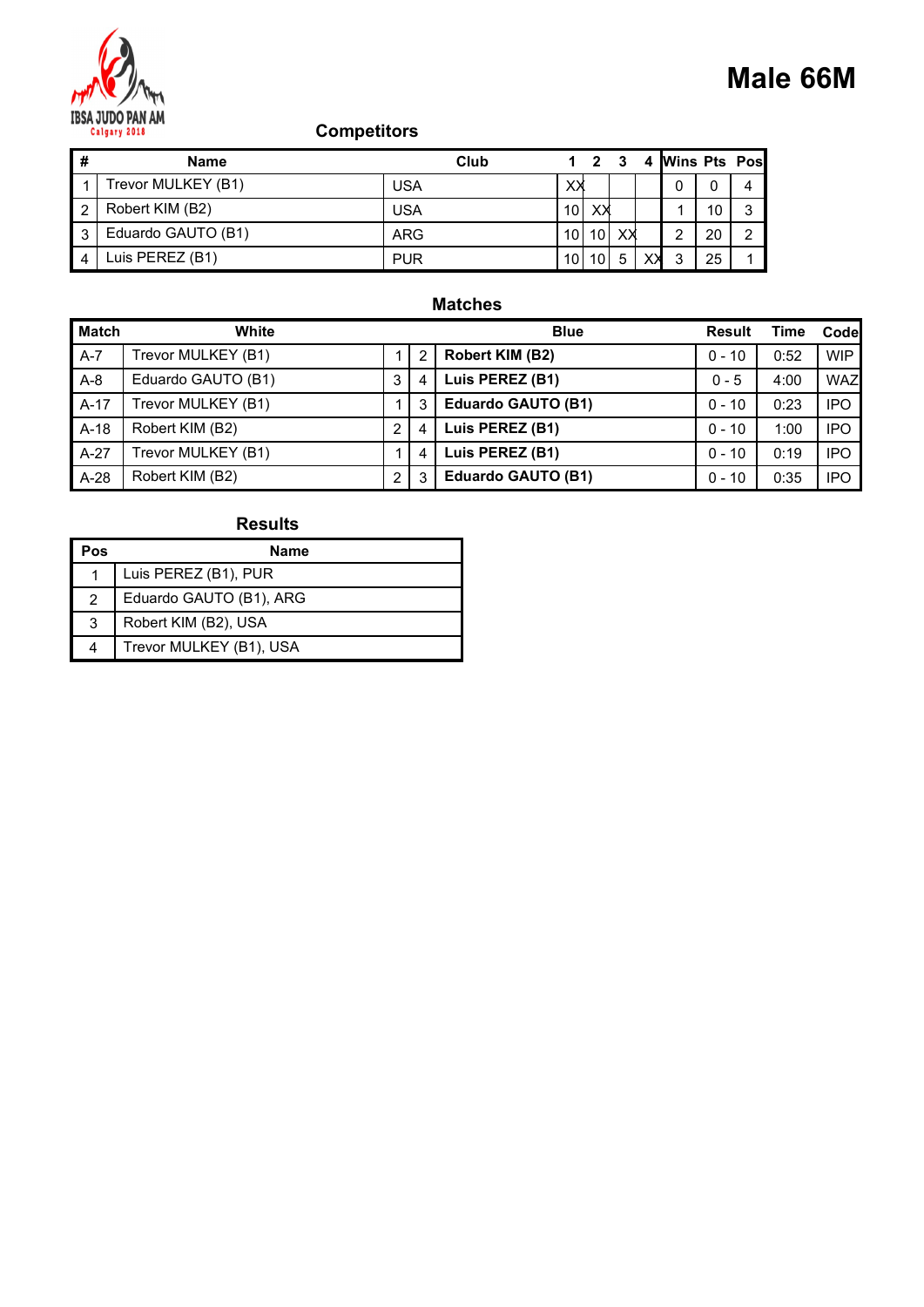

|                |                                         |                    |             |                         |              |            |                           |                | <b>Male 73M</b> |
|----------------|-----------------------------------------|--------------------|-------------|-------------------------|--------------|------------|---------------------------|----------------|-----------------|
|                | <b>IBSA JUDO PAN AM</b><br>Calgary 2018 | <b>Competitors</b> |             |                         |              |            |                           |                |                 |
| $\pmb{\#}$     | <b>Name</b>                             | Club               | $\mathbf 1$ | $\overline{\mathbf{2}}$ | $\mathbf{3}$ |            |                           | 4 Wins Pts Pos |                 |
| $\overline{1}$ | Raul Abraham ORTIZ (B1)                 | <b>MEX</b>         | xх          |                         |              |            | 0                         | $\mathbf 0$    | 4               |
| $\overline{2}$ | Luan PIMENTEL (B3)                      | <b>BRA</b>         | $10$        | $XX$ 10                 |              | 10         | $\ensuremath{\mathsf{3}}$ | 30             |                 |
| $\mathbf{3}$   | Rodolfo Fabian RAMIREZ (B1)             | ARG                | 10          |                         | xх           | 10         | $\sqrt{2}$                | 20             | $\overline{c}$  |
| $\overline{4}$ | Robert ALCORN (B1)                      | <b>USA</b>         | 10          |                         |              | $X\lambda$ |                           | 10             | $\mathbf{3}$    |
|                |                                         | <b>Matches</b>     |             |                         |              |            |                           |                |                 |

## Matches

|                | <b>Competitors</b><br>Calgary 2018 |                |                |                             |             |                   |                     |          |                |             | Male 73M   |
|----------------|------------------------------------|----------------|----------------|-----------------------------|-------------|-------------------|---------------------|----------|----------------|-------------|------------|
| #              | <b>Name</b>                        |                |                | Club                        | $1 \quad 2$ | $\mathbf{3}$<br>4 | <b>Wins Pts Pos</b> |          |                |             |            |
|                | Raul Abraham ORTIZ (B1)            | <b>MEX</b>     |                |                             | XX          |                   | 0                   | 0        | 4              |             |            |
| $\overline{c}$ | Luan PIMENTEL (B3)                 | <b>BRA</b>     |                |                             |             | 10 XX 10 10       | 3                   | 30       | 1              |             |            |
| 3              | Rodolfo Fabian RAMIREZ (B1)        | <b>ARG</b>     |                |                             | 10          | $XX$ 10           | $\overline{2}$      | 20       | $\overline{2}$ |             |            |
| 4              | Robert ALCORN (B1)                 | <b>USA</b>     |                |                             | 10          | $X\lambda$        |                     | 10       | $\mathbf{3}$   |             |            |
|                |                                    |                |                | <b>Matches</b>              |             |                   |                     |          |                |             |            |
| <b>Match</b>   | White                              |                |                |                             | <b>Blue</b> |                   |                     |          | Result         | <b>Time</b> | Code       |
| $A-9$          | Raul Abraham ORTIZ (B1)            | $\mathbf{1}$   | $\overline{c}$ | Luan PIMENTEL (B3)          |             |                   |                     | $0 - 10$ |                | 0:59        | <b>IPO</b> |
| $A-10$         | Rodolfo Fabian RAMIREZ (B1)        | $\mathbf{3}$   | 4              | Robert ALCORN (B1)          |             |                   |                     | $10 - 0$ |                | 0:55        | <b>IPO</b> |
| $A-19$         | Raul Abraham ORTIZ (B1)            | $\mathbf{1}$   | 3              | Rodolfo Fabian RAMIREZ (B1) |             |                   |                     | $0 - 10$ |                | 0:50        | <b>IPO</b> |
| $A-20$         | Luan PIMENTEL (B3)                 | $\overline{2}$ | 4              | Robert ALCORN (B1)          |             |                   |                     | $10 - 0$ |                | 0:37        | <b>WIP</b> |
| $A-29$         | Raul Abraham ORTIZ (B1)            | $\mathbf{1}$   | 4              | <b>Robert ALCORN (B1)</b>   |             |                   |                     | $0 - 10$ |                | 0:13        | <b>IPO</b> |
| $A-30$         | Luan PIMENTEL (B3)                 | $\overline{2}$ | 3              | Rodolfo Fabian RAMIREZ (B1) |             |                   |                     | $10 - 0$ |                | 1:53        | <b>IPO</b> |
|                | <b>Results</b>                     |                |                |                             |             |                   |                     |          |                |             |            |
| Pos            | <b>Name</b>                        |                |                |                             |             |                   |                     |          |                |             |            |
| $\overline{1}$ | Luan PIMENTEL (B3), BRA            |                |                |                             |             |                   |                     |          |                |             |            |
| 2              | Rodolfo Fabian RAMIREZ (B1), ARG   |                |                |                             |             |                   |                     |          |                |             |            |
| $\sqrt{3}$     | Robert ALCORN (B1), USA            |                |                |                             |             |                   |                     |          |                |             |            |
|                |                                    |                |                |                             |             |                   |                     |          |                |             |            |

| Pos | Name                             |
|-----|----------------------------------|
|     | Luan PIMENTEL (B3), BRA          |
| 2   | Rodolfo Fabian RAMIREZ (B1), ARG |
| 3   | Robert ALCORN (B1), USA          |
| 4   | Raul Abraham ORTIZ (B1), MEX     |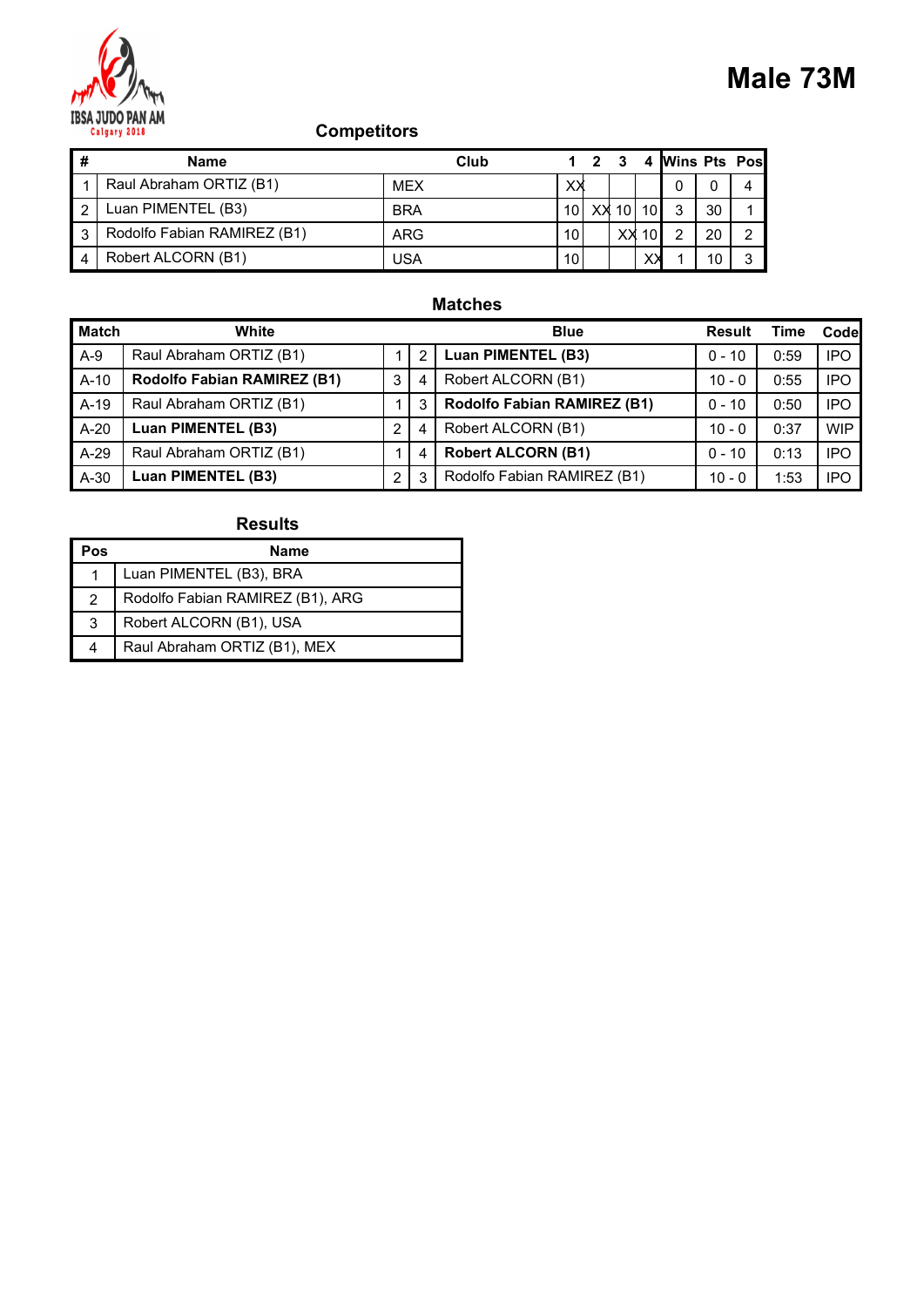

|                |                                                                 |                  |             |              |   |                |    |                         |             | Male 81M    |
|----------------|-----------------------------------------------------------------|------------------|-------------|--------------|---|----------------|----|-------------------------|-------------|-------------|
|                | <b>IBSA JUDO PAN AM</b><br><b>Competitors A</b><br>Calgary 2018 |                  |             |              |   |                |    |                         |             |             |
| $\#$           | <b>Name</b>                                                     | Club             | 1           | $\mathbf{2}$ | 3 | Wins Pts Pos   |    |                         |             |             |
| $\overline{1}$ | Nathan OSTERGAARD (B3)                                          | <b>USA</b>       | ХX          |              |   | 0              | 0  | 3                       |             |             |
| $\overline{2}$ | Harlley ARRUDA (B1)                                             | <b>BRA</b>       | 10          | XX           |   | $\mathbf 1$    | 10 | $\overline{\mathbf{c}}$ |             |             |
| 3              | Edcuardo Adrian AVILA SANCHEZ (B3)                              | <b>MEX</b>       | 10          | 10           | X | $\overline{2}$ | 20 |                         |             |             |
|                |                                                                 |                  |             |              |   |                |    |                         |             |             |
| <b>Match</b>   | White                                                           | <b>Matches A</b> | <b>Blue</b> |              |   |                |    | <b>Result</b>           | <b>Time</b> | <b>Code</b> |

#### Matches A

|                |                                      |                |                                              |                                        |                      |                |                  | Male 81M    |            |
|----------------|--------------------------------------|----------------|----------------------------------------------|----------------------------------------|----------------------|----------------|------------------|-------------|------------|
|                | <b>Competitors A</b><br>Calgary 2018 |                |                                              |                                        |                      |                |                  |             |            |
| $\pmb{\#}$     | <b>Name</b>                          |                | Club                                         | $\overline{2}$<br>$\blacktriangleleft$ |                      | 3 Wins Pts Pos |                  |             |            |
|                | Nathan OSTERGAARD (B3)               | <b>USA</b>     |                                              | XX                                     | 0                    | 0              | 3                |             |            |
| $\overline{c}$ | Harlley ARRUDA (B1)                  | <b>BRA</b>     |                                              | 10<br>XX                               | $\overline{1}$       | 10             | $\boldsymbol{2}$ |             |            |
| $\sqrt{3}$     | Edcuardo Adrian AVILA SANCHEZ (B3)   | <b>MEX</b>     |                                              | 10 10                                  | $\overline{2}$<br>XX | 20             |                  |             |            |
|                |                                      |                | <b>Matches A</b>                             |                                        |                      |                |                  |             |            |
|                | <b>Match</b><br>White                |                |                                              | <b>Blue</b>                            |                      |                | <b>Result</b>    | <b>Time</b> | Code       |
| $A-31$         | Nathan OSTERGAARD (B3)               | 1              | <b>Harlley ARRUDA (B1)</b><br>$\overline{c}$ |                                        |                      |                | $0 - 10$         | 0:48        | <b>IPO</b> |
| $A-36$         | Nathan OSTERGAARD (B3)               | $\mathbf{1}$   | Edcuardo Adrian AVILA SANCHEZ (B3) - 10<br>3 |                                        |                      |                |                  | 0:23        | <b>IPO</b> |
| $A-42$         | Harlley ARRUDA (B1)                  | $\overline{2}$ | Edcuardo Adrian AVILA SANCHEZ (B3) - 10<br>3 |                                        |                      |                |                  | 2:38        | <b>IPO</b> |
|                | <b>Competitors B</b>                 |                |                                              |                                        |                      |                |                  |             |            |
| $\pmb{\#}$     | Name                                 |                | Club                                         | $\sqrt{5}$<br>4                        |                      | 6 Wins Pts Pos |                  |             |            |
| 4              | Stephane GIGNAC (B3)                 | CAN            |                                              | XX                                     | 0                    | 0              | 3                |             |            |
| $\sqrt{5}$     | Jose David EFFRON (B2)               | <b>ARG</b>     |                                              | $XX$ 10<br>10                          | $\overline{2}$       | 20             |                  |             |            |
|                | Adnan GUTIC (B2)                     | <b>USA</b>     |                                              | 10                                     | $\chi$<br>-1         | 10             | $\overline{2}$   |             |            |
| 6              |                                      |                |                                              |                                        |                      |                |                  |             |            |
|                |                                      |                | <b>Matches B</b>                             |                                        |                      |                |                  |             |            |
|                | <b>Match</b><br>White                |                |                                              | <b>Blue</b>                            |                      |                | <b>Result</b>    | <b>Time</b> | Code       |

#### Competitors B

| l #            | <b>Name</b>            | Club       |                 | Ð |       | 6 Wins Pts Pos |    |   |
|----------------|------------------------|------------|-----------------|---|-------|----------------|----|---|
| $\overline{4}$ | Stephane GIGNAC (B3)   | <b>CAN</b> | XХ              |   |       |                |    | ◠ |
| 15             | Jose David EFFRON (B2) | <b>ARG</b> | 10 <sup>1</sup> |   | XX 10 |                | 20 |   |
| I 6            | Adnan GUTIC (B2)       | <b>USA</b> | 10              |   | XЖ    |                | 10 |   |

#### Matches B

| $\sqrt{2}$      | Harlley ARRUDA (B1)                | <b>BRA</b>     |            |                                         | 10 <sup>1</sup>         | $X\lambda$     |          |                | 10 | $\overline{c}$ |             |             |
|-----------------|------------------------------------|----------------|------------|-----------------------------------------|-------------------------|----------------|----------|----------------|----|----------------|-------------|-------------|
| $\overline{3}$  | Edcuardo Adrian AVILA SANCHEZ (B3) | <b>MEX</b>     |            |                                         |                         | 10 10          | X        | $\overline{2}$ | 20 |                |             |             |
|                 |                                    |                |            |                                         |                         |                |          |                |    |                |             |             |
|                 |                                    |                |            | <b>Matches A</b>                        |                         |                |          |                |    |                |             |             |
|                 | <b>Match</b><br>White              |                |            |                                         | <b>Blue</b>             |                |          |                |    | <b>Result</b>  | <b>Time</b> | Code        |
| $A-31$          | Nathan OSTERGAARD (B3)             |                | 2          | <b>Harlley ARRUDA (B1)</b>              |                         |                |          |                |    | $0 - 10$       | 0:48        | <b>IPO</b>  |
| $A-36$          | Nathan OSTERGAARD (B3)             | $\mathbf{1}$   | 3          | Edcuardo Adrian AVILA SANCHEZ (B3) - 10 |                         |                |          |                |    |                | 0:23        | <b>IPO</b>  |
| A-42            | Harlley ARRUDA (B1)                | $\overline{2}$ | 3          | Edcuardo Adrian AVILA SANCHEZ (B3) - 10 |                         |                |          |                |    |                | 2:38        | <b>IPO</b>  |
|                 |                                    |                |            |                                         |                         |                |          |                |    |                |             |             |
|                 | <b>Competitors B</b>               |                |            |                                         |                         |                |          |                |    |                |             |             |
| $\vert$ #       | <b>Name</b>                        |                |            | Club                                    | $\overline{\mathbf{4}}$ | $5\phantom{1}$ |          |                |    | 6 Wins Pts Pos |             |             |
| 4               | Stephane GIGNAC (B3)               |                | CAN        |                                         | ХX                      |                |          | 0              | 0  | 3              |             |             |
| $\mathbf 5$     | Jose David EFFRON (B2)             | <b>ARG</b>     |            |                                         | 10 <sup>1</sup>         |                | $XX$ 10  | $\overline{2}$ | 20 |                |             |             |
| $6\overline{6}$ | Adnan GUTIC (B2)                   |                | <b>USA</b> |                                         | 10                      |                | $\times$ |                | 10 | 2              |             |             |
|                 |                                    |                |            |                                         |                         |                |          |                |    |                |             |             |
|                 |                                    |                |            | <b>Matches B</b>                        |                         |                |          |                |    |                |             |             |
|                 | <b>Match</b><br>White              |                |            |                                         | <b>Blue</b>             |                |          |                |    | <b>Result</b>  | <b>Time</b> | <b>Code</b> |
| $A-32$          | Stephane GIGNAC (B3)               | 4              | 5          | <b>Jose David EFFRON (B2)</b>           |                         |                |          |                |    | $0 - 10$       | 0:45        | <b>WIP</b>  |
| $A-37$          | Stephane GIGNAC (B3)               | $\overline{4}$ | 6          | <b>Adnan GUTIC (B2)</b>                 |                         |                |          |                |    | $0 - 10$       | 1:39        | <b>WIP</b>  |
| A-43            | <b>Jose David EFFRON (B2)</b>      | 5              | 6          | Adnan GUTIC (B2)                        |                         |                |          |                |    | $10 - 0$       | 2:23        | WIP         |
|                 |                                    |                |            |                                         |                         |                |          |                |    |                |             |             |
|                 | <b>AVILA SANCHEZ (B3)</b>          |                |            |                                         |                         |                |          |                |    |                |             |             |
| $\overline{A1}$ | 10 IPO                             |                |            |                                         |                         |                |          |                |    |                |             |             |
|                 |                                    |                |            | <b>AVILA SANCHEZ (B3)</b>               |                         |                |          |                |    |                |             |             |
|                 | A-48                               |                |            | ነ5 WAZ                                  |                         |                |          |                |    |                |             |             |

#### AVILA SANCHEZ (B3)



## **Results** 1 Edcuardo Adrian AVILA SANCHEZ (B3), MEX 2 Jose David EFFRON (B2), ARG 3 Adnan GUTIC (B2), USA

3 Harlley ARRUDA (B1), BRA